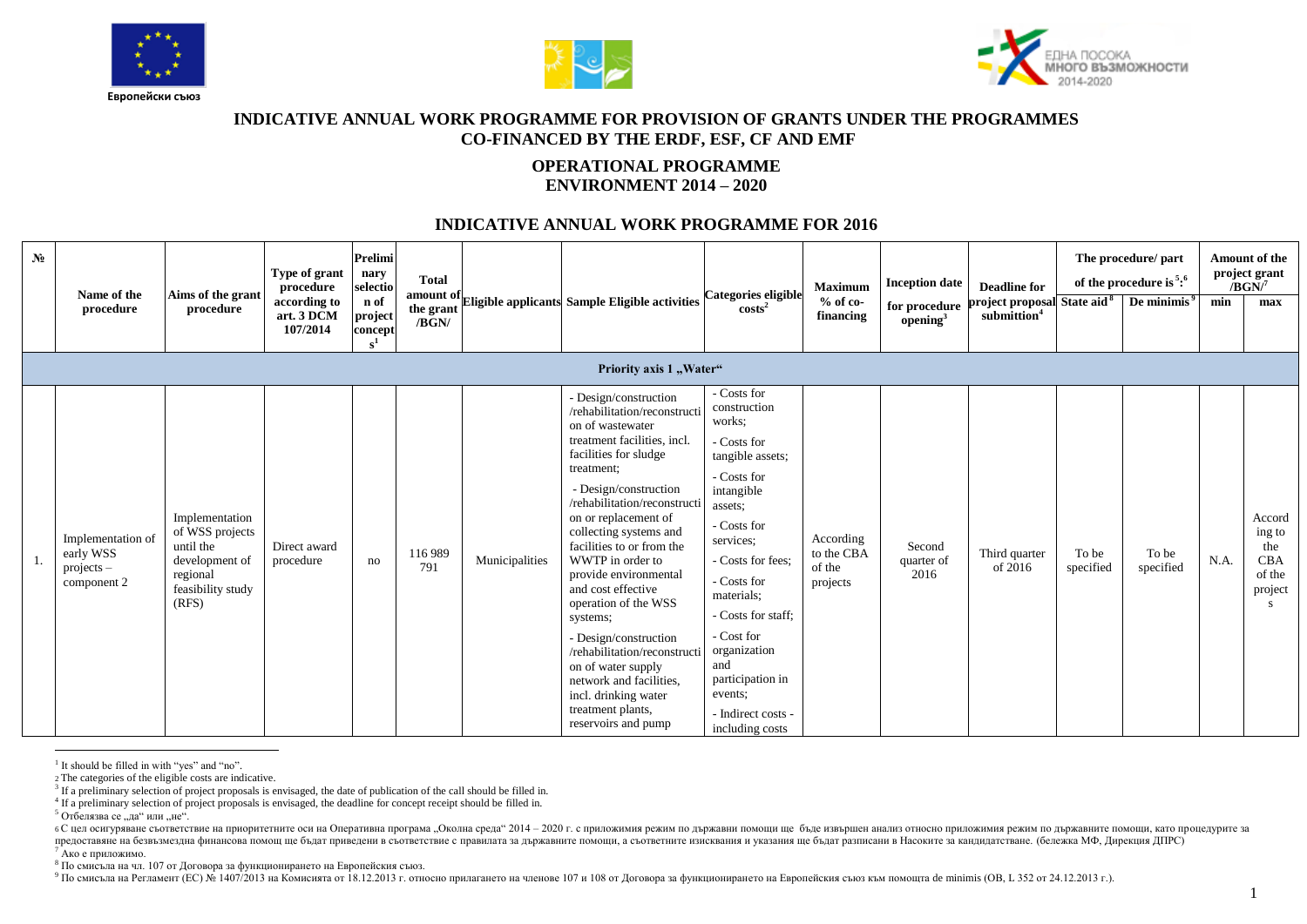





|    |                                                                                                                              |                                                                                                                                                                                            |                           |    |                |                                                                                      | stations;<br>- Design/construction of<br>adjoining infrastructure<br>(e.g. power supply, road,<br>water supply), which<br>serves the constructed<br>plants.                                                                                                                               | for<br>organization<br>and<br>management<br>and for<br>publicity and<br>visualization<br><i>(information)</i><br>and<br>communication)<br>of the project.                                                                                                                                                                                                                                                        |       |                              |                              |                    |                    |      |                                                                                                             |
|----|------------------------------------------------------------------------------------------------------------------------------|--------------------------------------------------------------------------------------------------------------------------------------------------------------------------------------------|---------------------------|----|----------------|--------------------------------------------------------------------------------------|-------------------------------------------------------------------------------------------------------------------------------------------------------------------------------------------------------------------------------------------------------------------------------------------|------------------------------------------------------------------------------------------------------------------------------------------------------------------------------------------------------------------------------------------------------------------------------------------------------------------------------------------------------------------------------------------------------------------|-------|------------------------------|------------------------------|--------------------|--------------------|------|-------------------------------------------------------------------------------------------------------------|
| 2. | Development of<br>regional<br>feasibility study<br>for water supply<br>and sanitation for<br>Sofia municipality<br>territory | Preparation of<br><b>WWS</b><br>infrastructure<br>project for Sofia<br>municipality<br>territory in line<br>with the WSS<br>sector reform<br>goals                                         | Direct award<br>procedure | no | 4 5 0 0<br>000 | Sofia<br>municipality                                                                | Development of regional<br>feasibility study for<br>water supply and<br>sanitation for Sofia<br>municipality territory                                                                                                                                                                    | - Costs for<br>intangible<br>assets;<br>- Costs for<br>services;<br>- Costs for fees:<br>- Costs for<br>materials;<br>- Costs for staff;<br>- Cost for<br>organization<br>and<br>participation in<br>events;<br>- Indirect costs -<br>including costs<br>for<br>organization<br>and<br>management<br>and<br>for<br>publicity<br>and<br>visualization<br>(information<br>and<br>communication)<br>of the project. | 100%  | First quarter<br>of 2016     | Second<br>quarter of<br>2016 | To be<br>specified | To be<br>specified | N.A. | 4 5 0 0<br>000                                                                                              |
| 3. | Completion of the<br>water quantity<br>monitoring<br>systems                                                                 | Completion<br>and/or<br>optimization of<br>the water<br>quantity<br>monitoring<br>networks in<br>order a<br>compliance to<br>the European<br>and national<br>legislation to be<br>achieved | Direct award<br>procedure | no | 15 000<br>000  | Water<br>Management<br>Directorate in<br>the Ministry of<br>Environment<br>and Water | - Planning and design of<br>the expansion<br>(optimization) according<br>to planned monitoring<br>for the second River<br><b>Basin Management Plans</b><br>(RBMP), incl. providing<br>technical advice,<br>assistance and support of<br>the projects<br>development;<br>- Construction of | - Costs for<br>construction<br>works;<br>- Costs for<br>tangible assets;<br>- Costs for<br>intangible<br>assets;<br>- Costs for<br>services;<br>- Costs for fees:                                                                                                                                                                                                                                                | 100 % | Second<br>quarter of<br>2016 | Fourth<br>quarter of<br>2016 | To be<br>specified | To be<br>specified | N.A. | Accord<br>ing to<br>the<br>stateme<br>nt for<br>the<br>applica<br>bility<br>of the<br>state<br>aid<br>rules |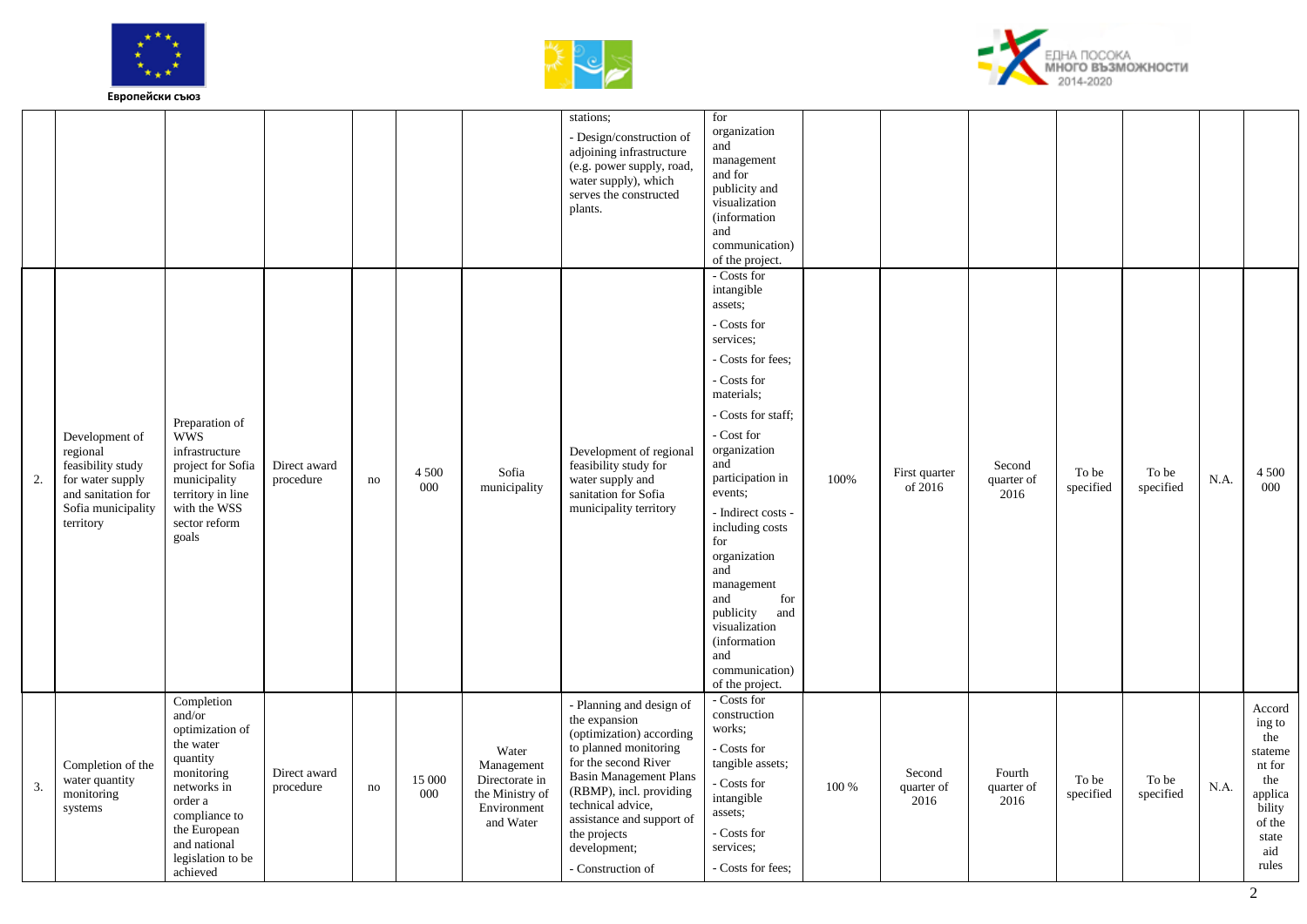





|    |                                                                                                                                                   |                                                                      |                           |    |               |                                    | measure stations and<br>measure points,<br>including for monitoring<br>in transboundary water<br>bodies;<br>- Equipment of existing<br>and newly constructed<br>stations with measuring<br>devices for automatic<br>storage and/or<br>transmission of data with<br>application of ICT-based<br>solutions;<br>- Analysis of the spatial<br>position of the surface<br>water bodies,<br>justification of the<br>necessary measurements<br>of water quantity in<br>relation to the<br>assessment of the status<br>of surface water bodies;<br>- Identifying the<br>measurement sites,<br>taking into account the<br>envisaged and<br>constructed stations of<br>the National real time<br>water management<br>system;<br>- Stabilizing the profile<br>of the water body at the<br>point of measurement;<br>- Purchasing of<br>measurement devices<br>such as portable<br>hydrometric propellers,<br>hydrometric cable<br>systems, level and etc. | - Costs for<br>materials;<br>- Costs for stuff;<br>- Cost for<br>organization<br>and<br>participation in<br>events;<br>- Indirect costs -<br>including costs<br>for<br>organization<br>and<br>management<br>and for<br>publicity and<br>visualization<br><i>(information)</i><br>and<br>communication)<br>of the project. |      |                              |                              |                    |                    |      |                                                                                                             |
|----|---------------------------------------------------------------------------------------------------------------------------------------------------|----------------------------------------------------------------------|---------------------------|----|---------------|------------------------------------|-----------------------------------------------------------------------------------------------------------------------------------------------------------------------------------------------------------------------------------------------------------------------------------------------------------------------------------------------------------------------------------------------------------------------------------------------------------------------------------------------------------------------------------------------------------------------------------------------------------------------------------------------------------------------------------------------------------------------------------------------------------------------------------------------------------------------------------------------------------------------------------------------------------------------------------------------|---------------------------------------------------------------------------------------------------------------------------------------------------------------------------------------------------------------------------------------------------------------------------------------------------------------------------|------|------------------------------|------------------------------|--------------------|--------------------|------|-------------------------------------------------------------------------------------------------------------|
| 4. | Development<br>and/or<br>optimization of<br>the networks for<br>control and<br>operational<br>monitoring of the<br>groundwater<br>chemical status | Improvement of<br>the monitoring<br>of the<br>groundwater<br>quality | Direct award<br>procedure | no | 15 000<br>000 | Executive<br>Environment<br>Agency | - Planning and design of<br>the expansion<br>(optimization) according<br>to planned monitoring<br>for the second RBMP,<br>incl. providing technical<br>advice, assistance and<br>support of the projects<br>development;<br>- Conducting a national<br>survey of the chemical<br>status of groundwater                                                                                                                                                                                                                                                                                                                                                                                                                                                                                                                                                                                                                                        | - Costs for<br>construction<br>works:<br>- Costs for<br>tangible assets;<br>- Costs for<br>intangible<br>assets;<br>- Costs for<br>services;                                                                                                                                                                              | 100% | Second<br>quarter of<br>2016 | Fourth<br>quarter of<br>2016 | To be<br>specified | To be<br>specified | N.A. | Accord<br>ing to<br>the<br>stateme<br>nt for<br>the<br>applica<br>bility<br>of the<br>state<br>aid<br>rules |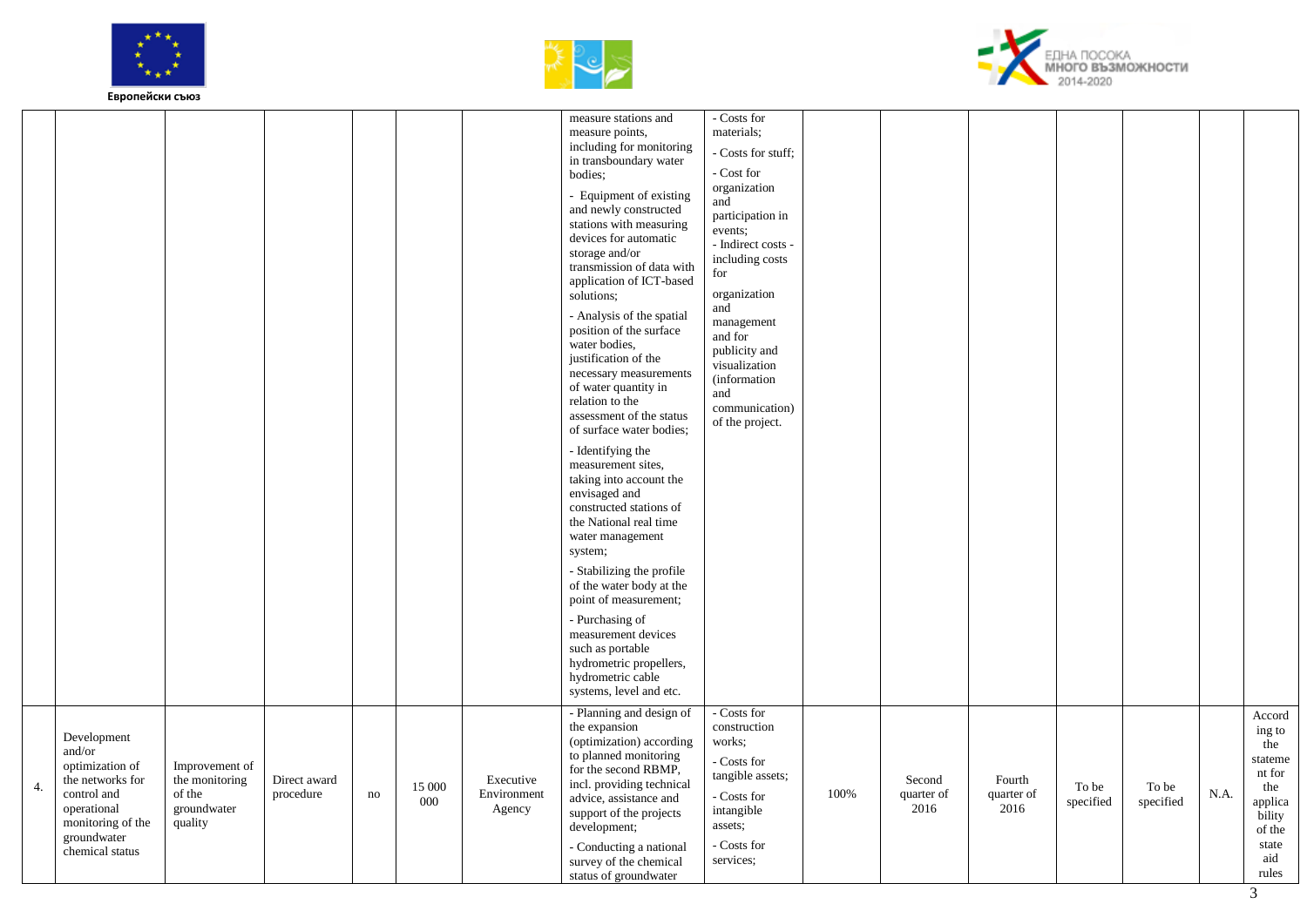





|    |                                                        |                                                                                                                                                                                     |                           |    |               |                       | bodies and justification<br>of monitoring for the<br>third RBMP;<br>- Construction of stations<br>in areas affected by or at<br>risk of being affected by<br>human activity, and in<br>transboundary water<br>bodies;<br>- Equipment of existing<br>and newly constructed<br>stations with measuring<br>devices for automatic<br>storage and/or<br>transmission of data with<br>application of ICT-based<br>solutions. | - Costs for fees;<br>- Costs for<br>materials;<br>- Costs for stuff;<br>- Costs for<br>organization<br>and taking part<br>in events;<br>- Indirect costs,<br>incl. for<br>organization<br>and<br>management,<br>for<br>communication<br>and<br>visualization<br>(information<br>and<br>communication)                                                                                                                |       |                                    |                              |                    |                    |      |                                                                                                             |
|----|--------------------------------------------------------|-------------------------------------------------------------------------------------------------------------------------------------------------------------------------------------|---------------------------|----|---------------|-----------------------|------------------------------------------------------------------------------------------------------------------------------------------------------------------------------------------------------------------------------------------------------------------------------------------------------------------------------------------------------------------------------------------------------------------------|----------------------------------------------------------------------------------------------------------------------------------------------------------------------------------------------------------------------------------------------------------------------------------------------------------------------------------------------------------------------------------------------------------------------|-------|------------------------------------|------------------------------|--------------------|--------------------|------|-------------------------------------------------------------------------------------------------------------|
| 5. | Improvement of<br>drinking water<br>quality monitoring | Bringing the<br>monitoring of<br>drinking water<br>quality in terms<br>of volume and<br>frequency in<br>accordance with<br>the<br>requirements of<br>EU and national<br>legislation | Direct award<br>procedure | no | 10 000<br>000 | Ministry of<br>Health | Renovation and<br>modernization of the<br>laboratories of the State<br>Health Control Bodies<br>with new measuring<br>instruments for drinking<br>water monitoring purposes                                                                                                                                                                                                                                            | - Costs for<br>tangible assets;<br>- Costs for<br>intangible<br>assets;<br>- Costs for<br>services;<br>- Costs for fees:<br>- Costs for<br>materials;<br>- Costs for stuff;<br>- Costs for<br>organization<br>and taking part<br>in events;<br>- Indirect costs,<br>incl. for<br>organization<br>and<br>management,<br>for<br>communication<br>and<br>visualization<br><i>(information)</i><br>and<br>communication) | 100 % | Second/Third<br>quarter of<br>2016 | Fourth<br>quarter of<br>2016 | To be<br>specified | To be<br>specified | N.A. | Accord<br>ing to<br>the<br>stateme<br>nt for<br>the<br>applica<br>bility<br>of the<br>state<br>aid<br>rules |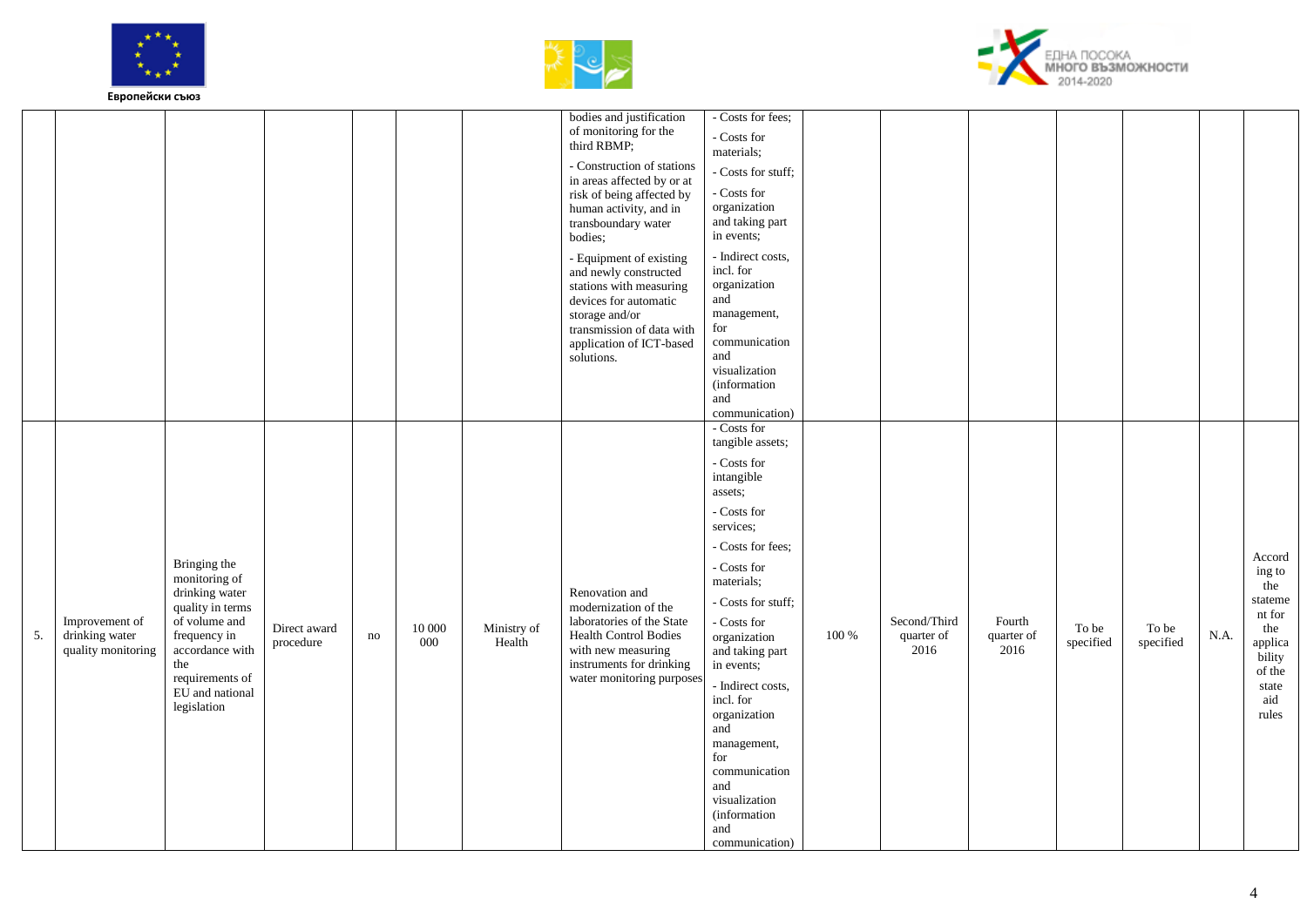





|    |                                                                                                                                                                                                           |                                                                                                                                                                                                                                                                                                                                                                                                                      |                                                           |    |                |                                                             | Priority axis 2, Waste"                                                                                                                                                                                                                                                                                                                                                                                                                                                                                                                                                                                                                                     |                                                                                                                                                                                                                                                                                                                                                                                                                                                       |                                                                                                   |                              |                                                         |                    |                    |                                                                  |                                                                                                                                                                   |
|----|-----------------------------------------------------------------------------------------------------------------------------------------------------------------------------------------------------------|----------------------------------------------------------------------------------------------------------------------------------------------------------------------------------------------------------------------------------------------------------------------------------------------------------------------------------------------------------------------------------------------------------------------|-----------------------------------------------------------|----|----------------|-------------------------------------------------------------|-------------------------------------------------------------------------------------------------------------------------------------------------------------------------------------------------------------------------------------------------------------------------------------------------------------------------------------------------------------------------------------------------------------------------------------------------------------------------------------------------------------------------------------------------------------------------------------------------------------------------------------------------------------|-------------------------------------------------------------------------------------------------------------------------------------------------------------------------------------------------------------------------------------------------------------------------------------------------------------------------------------------------------------------------------------------------------------------------------------------------------|---------------------------------------------------------------------------------------------------|------------------------------|---------------------------------------------------------|--------------------|--------------------|------------------------------------------------------------------|-------------------------------------------------------------------------------------------------------------------------------------------------------------------|
| 6. | Combined<br>procedure for<br>design and<br>construction of<br>composting<br>installations and<br>for design and<br>construction of<br>installations for<br>preliminary<br>treatment of<br>municipal waste | Reducing the<br>amount of<br>landfilled<br>municipal waste<br>by ensuring<br>additional<br>capacity for<br>preliminary<br>treatment and<br>for separate<br>municipal waste<br>collection and<br>recycling of<br>green and/or<br>biodegradable<br>waste.<br>Provision of the<br>necessary<br>equipment,<br>facilities and<br>machinery for<br>separate waste<br>collection of<br>green and<br>biodegradable<br>waste. | Open call for<br>proposals /<br>Direct award<br>procedure | no | 131 040<br>610 | Municipalities                                              | - Design and<br>construction of<br>composting installations<br>for separately collected<br>green and/or<br>biodegradable waste and<br>for design and<br>construction of<br>installations for<br>preliminary treatment of<br>municipal waste;<br>- Construction of inlet<br>infrastructure (e.g. power<br>supply, road, water<br>supply), which serves the<br>constructed plants;<br>- Provision of the<br>necessary equipment,<br>facilities and machinery<br>for separate waste<br>collection of green and<br>biodegradable waste,<br>incl. containers for<br>collecting biodegradable<br>waste at the source and<br>of specialized transport<br>vehicles. | - Costs for<br>construction<br>works:<br>- Costs for<br>tangible assets;<br>- Costs for<br>intangible<br>assets:<br>- Costs for<br>services:<br>- Costs for fees:<br>- Costs for<br>materials;<br>- Costs for stuff;<br>- Costs for<br>organization<br>and taking part<br>in events;<br>- Indirect costs,<br>incl. for<br>organization<br>and<br>management,<br>for<br>communication<br>and<br>visualization<br>(information<br>and<br>communication) | 100% or<br>$\operatorname*{different}$<br>amount,<br>according<br>to the<br>project<br><b>CBA</b> | Second/Third<br>quarter 2016 | 10 months<br>after opening<br>the call for<br>proposals | To be<br>specified | To be<br>specified | Accord<br>ing to<br><b>CBA</b><br>of the<br>project<br>${\bf S}$ | Acco<br>rding<br>to<br>CBA<br>of<br>the<br>proje<br>cts<br>and<br>accor<br>ding<br>to<br>the<br>type<br>and<br>capa<br>city<br>of<br>the<br>instal<br>latio<br>ns |
| 7. | Design and<br>construction of<br>anaerobic<br>composting<br>installations for<br>separately<br>collected<br>biodegradable<br>waste                                                                        | Reducing the<br>amount of<br>landfilled<br>municipal waste<br>by ensuring of<br>additional<br>capacity for<br>separate<br>municipal waste<br>collection and<br>recycling of<br>biodegradable<br>waste                                                                                                                                                                                                                | Direct award<br>procedure                                 | no | 101 703<br>160 | Municipalities,<br>determined by<br>preliminary<br>analysis | - Design and<br>construction of anaerobic<br>composting installations<br>for separately collected<br>biodegradable waste;<br>- Design and<br>construction of inlet<br>infrastructure (i.e.<br>electricity, road, water<br>supply) for the purposes<br>of the constructed<br>installations;<br>- Provision of the<br>necessary equipment,                                                                                                                                                                                                                                                                                                                    | - Costs for<br>construction<br>works:<br>- Costs for<br>tangible assets;<br>- Costs for<br>intangible<br>assets;<br>- Costs for<br>services:<br>- Costs for fees:<br>- Costs for<br>materials;<br>- Costs for stuff:<br>- Costs for                                                                                                                                                                                                                   | Project<br><b>CBA</b>                                                                             | Third quarter<br>of 2016     | Fourth<br>quarter of<br>2016                            | To be<br>specified | To be<br>specified | N.A.                                                             | Acco<br>rding<br>to<br>the<br>state<br>ment<br>for<br>the<br>appli<br>cabil<br>ity of<br>the<br>state<br>aid<br>rules                                             |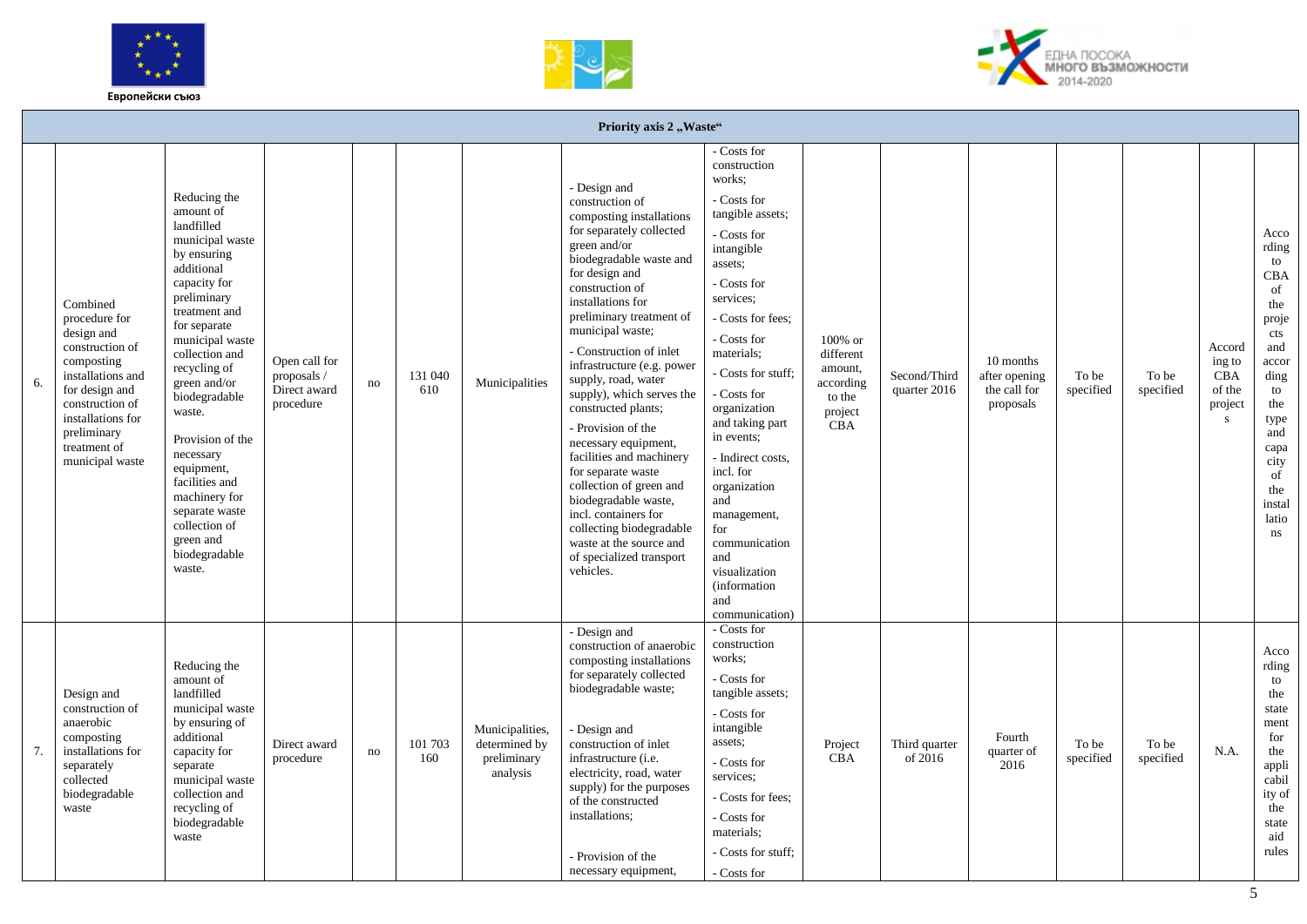





|    |                                                                                                                                                                                                                     |                                                                                                          |                           |    |                                                                                                                                                                                                                                                     |                       | facilities and machinery<br>for separate waste<br>collection of<br>biodegradable waste,<br>incl. incl. containers for<br>collecting biodegradable<br>waste at the source and<br>of specialized transport<br>vehicles. | organization<br>and taking part<br>in events;<br>- Indirect costs,<br>for<br>incl.<br>organization<br>and<br>management,<br>for<br>communication<br>and<br>visualization<br>(information<br>and<br>communication)                                                                                                                                                                                                                                             |                                                                                                                                                                                                                                                 |                                    |                                                          |                                                                                                                                                                                                      |    |      |                                                                                                                                                                                                                                                                                                                             |
|----|---------------------------------------------------------------------------------------------------------------------------------------------------------------------------------------------------------------------|----------------------------------------------------------------------------------------------------------|---------------------------|----|-----------------------------------------------------------------------------------------------------------------------------------------------------------------------------------------------------------------------------------------------------|-----------------------|-----------------------------------------------------------------------------------------------------------------------------------------------------------------------------------------------------------------------|---------------------------------------------------------------------------------------------------------------------------------------------------------------------------------------------------------------------------------------------------------------------------------------------------------------------------------------------------------------------------------------------------------------------------------------------------------------|-------------------------------------------------------------------------------------------------------------------------------------------------------------------------------------------------------------------------------------------------|------------------------------------|----------------------------------------------------------|------------------------------------------------------------------------------------------------------------------------------------------------------------------------------------------------------|----|------|-----------------------------------------------------------------------------------------------------------------------------------------------------------------------------------------------------------------------------------------------------------------------------------------------------------------------------|
| 8. | Design and<br>construction of<br>installation for<br>cogeneration in<br>Sofia with<br>recovery of RDF<br>- third phase of<br>the integrated<br>system for<br>municipal waste<br>management of<br>Sofia municipality | Ensuring of<br>additional<br>capacity for<br>recovery of<br>municipal waste<br>with energy<br>production | Direct award<br>procedure | no | The total<br>amount<br>of the<br>grant will<br>be<br>determin<br>ed based<br>on the<br>project<br>CBA and<br>after<br>analysis<br>of the<br>applicabil<br>ity of the<br>state ad<br>rules that<br>will be<br>performe<br>d by<br><b>JASPER</b><br>S | Sofia<br>municipality | Design and construction<br>of installation for<br>cogeneration in Sofia<br>with recovery of RDF,<br>incl. the inlet<br>infrastructure                                                                                 | - Costs for<br>construction<br>works;<br>- Costs for<br>tangible assets;<br>- Costs for<br>intangible<br>assets;<br>- Costs for<br>services:<br>- Costs for fees;<br>- Costs for<br>materials;<br>- Costs for stuff;<br>- Costs for<br>organization<br>and taking part<br>in events;<br>- Indirect costs,<br>incl. for<br>organization<br>and<br>management,<br>for<br>communication<br>and<br>visualization<br><i>(information)</i><br>and<br>communication) | The<br>maximum<br>% of co-<br>financing<br>will be<br>determined<br>based on<br>the project<br>CBA and<br>after<br>analysis of<br>the<br>applicabilit<br>y of the<br>state ad<br>rules<br>planned to<br>be<br>performed<br>by<br><b>JASPERS</b> | Third/Fourth<br>quarter of<br>2016 | Fourth<br>quarter of<br>2016/First<br>quarter of<br>2017 | The state<br>aid rules<br>may be<br>applicabl<br>e for the<br>project.<br>This will<br>be<br>determin<br>ed based<br>on the<br>analysis<br>that will<br>be<br>performe<br>d by<br><b>JASPER</b><br>S | no | N.A. | The<br>total<br>amo<br>unt<br>of<br>the<br>grant<br>will<br>be<br>deter<br>mine<br>$\mathbf d$<br>base<br>${\rm d}$ on<br>the<br>proje<br>ct<br><b>CBA</b><br>and<br>after<br>analy<br>sis of<br>the<br>appli<br>cabil<br>ity of<br>the<br>state<br>ad<br>rules<br>that<br>will<br>be<br>perfo<br>rmed<br>by<br>JASP<br>ERS |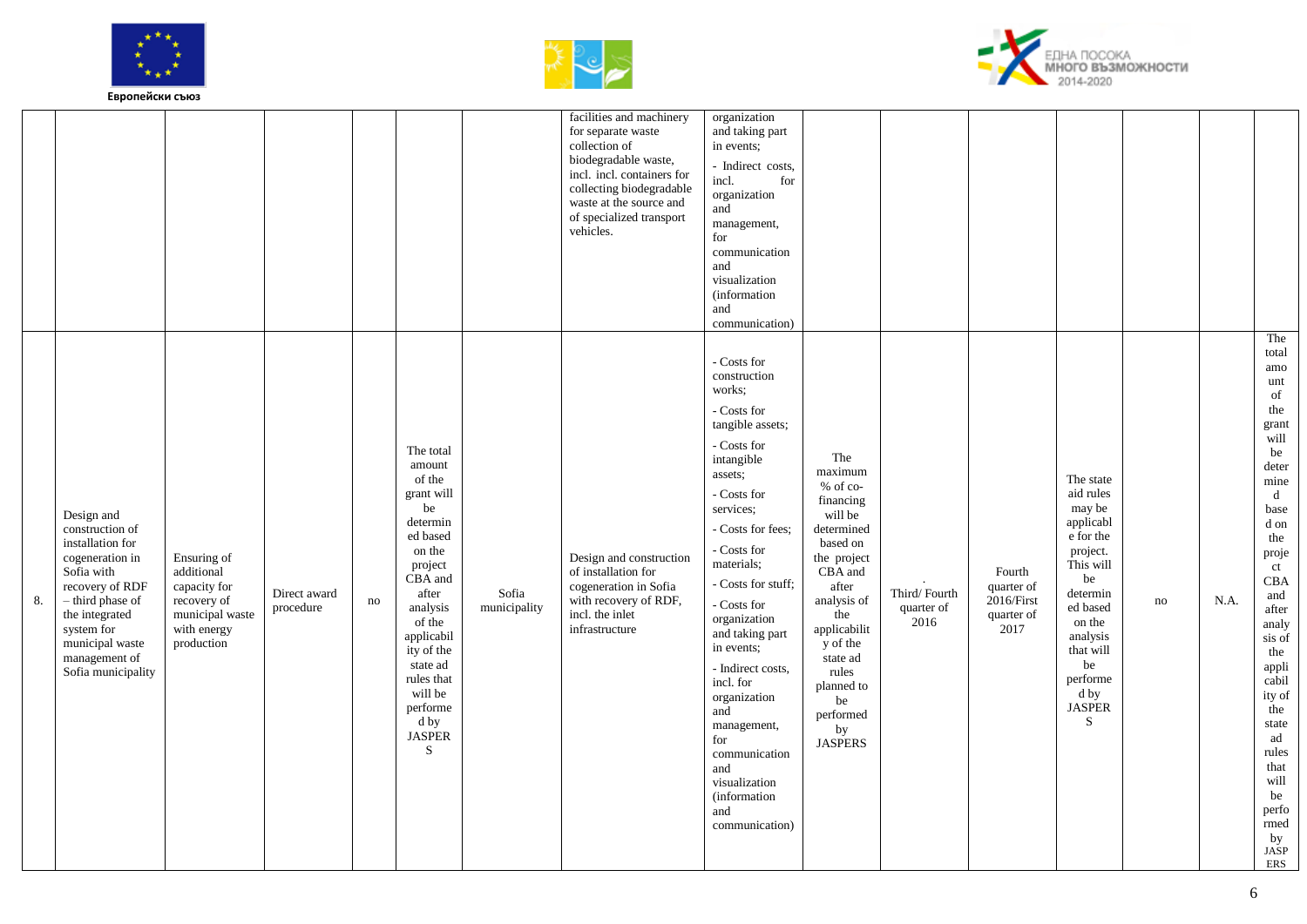





| 9.  | Implementation of<br>Demonstration/pil<br>ot projects for<br>waste<br>management                   | Forming zero<br>waste society<br>and enhancing<br>public<br>awareness for<br>respecting the<br>waste<br>management<br>hierarchy | Open call for<br>proposals | no | 9 7 7 9<br>150 | Legal entities;<br>non-profit legal<br>entities;<br>municipalities                                                             | - Activities related to the<br>implementation of<br>demonstration/pilot<br>projects for the<br>collection, summary,<br>dissemination and<br>application of new, non-<br>traditional successful<br>measures, practices<br>and/or management<br>approaches in the field of<br>waste management;<br>- Introduction of new<br>technologies and<br>organizing information<br>campaigns aimed at the<br>prevention of waste<br>generation and the<br>formation of zero waste<br>society. | - Costs for<br>construction<br>works:<br>- Costs for<br>tangible assets;<br>- Costs for<br>intangible<br>assets;<br>- Costs for<br>services:<br>- Costs for fees;<br>- Costs for<br>materials;<br>- Costs for stuff:<br>- Costs for<br>organization<br>and taking part<br>in events;<br>- Indirect costs,<br>incl. for<br>organization<br>and<br>management,<br>for<br>communication<br>and<br>visualization<br>(information<br>and<br>communication) | 100 % | Fourth<br>quarter of<br>2016 | First quarter<br>of 2017     | To be<br>specified | To be<br>specified | N.A. | Acco<br>rding<br>to<br>the<br>proje<br>cts'<br>CBA<br>and<br>base<br>d on<br>the<br>state<br>ment<br>for<br>the<br>appli<br>cabil<br>ity of<br>the<br>state<br>aid<br>rules |
|-----|----------------------------------------------------------------------------------------------------|---------------------------------------------------------------------------------------------------------------------------------|----------------------------|----|----------------|--------------------------------------------------------------------------------------------------------------------------------|------------------------------------------------------------------------------------------------------------------------------------------------------------------------------------------------------------------------------------------------------------------------------------------------------------------------------------------------------------------------------------------------------------------------------------------------------------------------------------|-------------------------------------------------------------------------------------------------------------------------------------------------------------------------------------------------------------------------------------------------------------------------------------------------------------------------------------------------------------------------------------------------------------------------------------------------------|-------|------------------------------|------------------------------|--------------------|--------------------|------|-----------------------------------------------------------------------------------------------------------------------------------------------------------------------------|
|     |                                                                                                    |                                                                                                                                 |                            |    |                |                                                                                                                                | Priority axis 3 "Natura 2000 and biodiversity"                                                                                                                                                                                                                                                                                                                                                                                                                                     |                                                                                                                                                                                                                                                                                                                                                                                                                                                       |       |                              |                              |                    |                    |      |                                                                                                                                                                             |
| 10. | Measures for<br>improvement of<br>Natura 2000<br>species and<br>habitats<br>conservation<br>status | Improved<br>conservation<br>status of<br>Natura 2000<br>species and<br>habitats                                                 | Open call for<br>proposals | no | 34 5 25<br>822 | Structures of the<br>MoEW and<br>Ministry of<br>Agriculture and<br>Food, NGOs,<br>municipalities,<br>institutes for<br>science | - Maintenance and<br>improvement of the<br>conservation status of<br>species and habitats;<br>- Construction and<br>maintenance of<br>infrastructure, necessary<br>for restoration of natural<br>habitats and species.                                                                                                                                                                                                                                                             | - Costs for<br>construction<br>works:<br>- Costs for<br>tangible assets;<br>- Costs for<br>intangible<br>assets;<br>- Costs for<br>services:<br>- Costs for fees;<br>- Costs for<br>materials;<br>- Costs for stuff:<br>- Costs for                                                                                                                                                                                                                   | 100%  | Second<br>quarter of<br>2016 | Fourth<br>quarter of<br>2016 | To be<br>specified | To be<br>specified | N.A. | Acco<br>rding<br>to<br>the<br>meas<br>ures<br>envis<br>aged<br>in<br>the<br>proje<br>cts<br>and<br>the<br>asses<br>smen<br>t by<br>the                                      |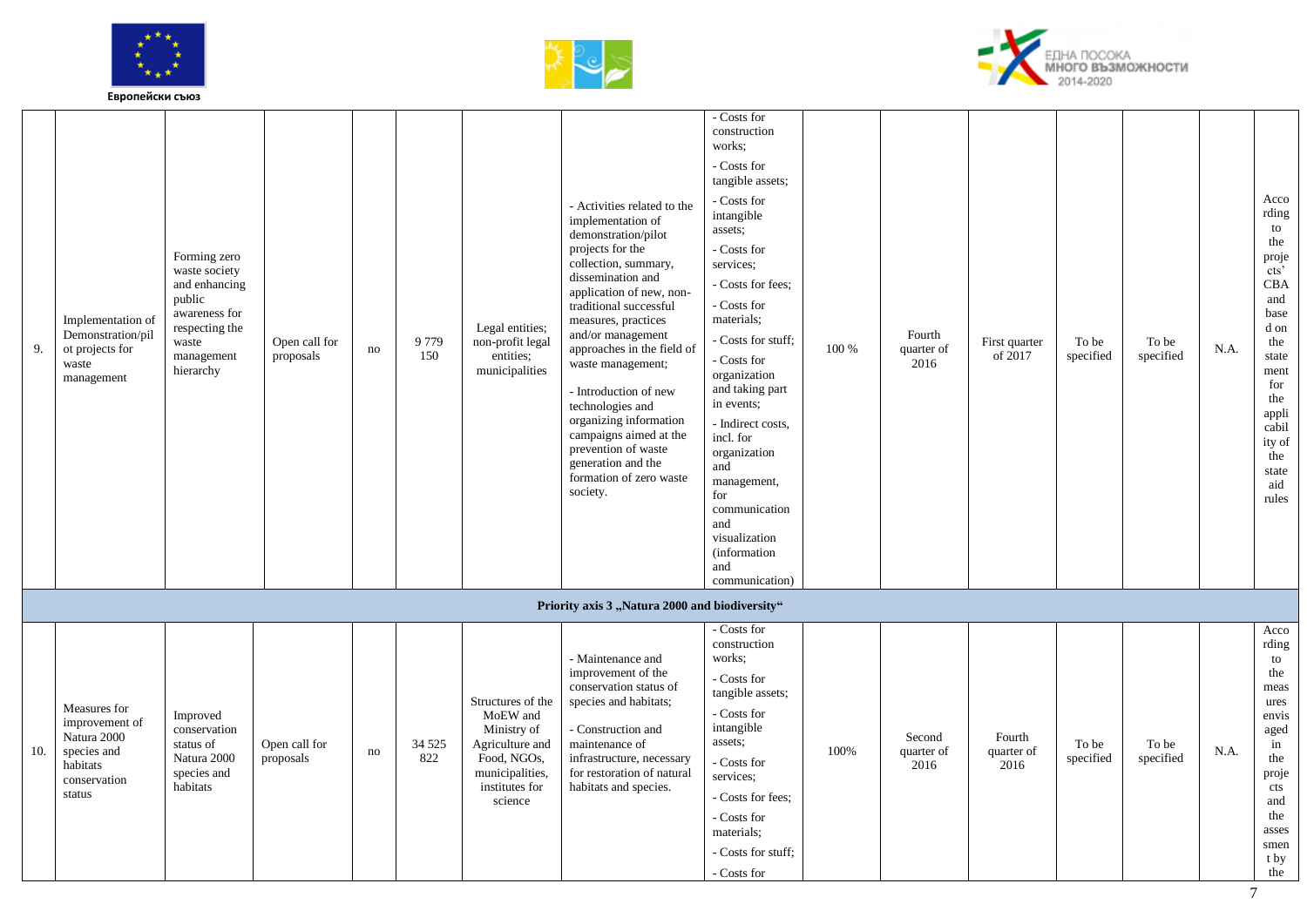





| <b>OPE</b><br>MA                                                                                                                                                                                               | 4 3 0<br>$\overline{0}$<br>$000\,$                                                                                                                                                                                                                                                                                                                                                                                                                                                 | 60<br>euro/<br>ha<br>and                                                        |
|----------------------------------------------------------------------------------------------------------------------------------------------------------------------------------------------------------------|------------------------------------------------------------------------------------------------------------------------------------------------------------------------------------------------------------------------------------------------------------------------------------------------------------------------------------------------------------------------------------------------------------------------------------------------------------------------------------|---------------------------------------------------------------------------------|
|                                                                                                                                                                                                                | N.A.                                                                                                                                                                                                                                                                                                                                                                                                                                                                               | N.A.                                                                            |
|                                                                                                                                                                                                                | To be<br>specified                                                                                                                                                                                                                                                                                                                                                                                                                                                                 | To be<br>specified                                                              |
|                                                                                                                                                                                                                | To be<br>specified                                                                                                                                                                                                                                                                                                                                                                                                                                                                 | To be<br>specified                                                              |
|                                                                                                                                                                                                                | Third quarter<br>of<br>2016                                                                                                                                                                                                                                                                                                                                                                                                                                                        | First quarter<br>of<br>2017                                                     |
|                                                                                                                                                                                                                | Second<br>quarter of<br>2016                                                                                                                                                                                                                                                                                                                                                                                                                                                       | Third quarter<br>of<br>2016                                                     |
|                                                                                                                                                                                                                | 100 %                                                                                                                                                                                                                                                                                                                                                                                                                                                                              | 100 %                                                                           |
| organization<br>and taking part<br>in events;<br>- Indirect costs,<br>incl. for<br>organization<br>and<br>management,<br>for<br>communication<br>and<br>visualization<br>(information<br>and<br>communication) | - Costs for<br>tangible assets;<br>- Costs for<br>intangible<br>assets;<br>$\hbox{-}\operatorname{Cost}$ for<br>services;<br>- Costs for fees:<br>- Costs for<br>materials;<br>- Costs for staff;<br>- Cost for<br>organization<br>and<br>participation in<br>events;<br>- Indirect costs -<br>including costs<br>for<br>organization<br>and<br>management<br>and for<br>publicity and<br>visualization<br>(information<br>and<br>communication)<br>of the project.<br>- Costs for | construction<br>works;<br>- Costs for                                           |
|                                                                                                                                                                                                                | - Conduction of three<br>information campaigns<br>presenting the benefits<br>from the Natura 2000<br>network;<br>- Conduction of forums<br>on topics related to<br>Natura 2000;<br>- PR activities, directly<br>related to the forums<br>promotion;<br>- Update of the National<br>Prioritized Action<br>Framework.                                                                                                                                                                | Activities for<br>improvement of Natura<br>2000 species<br>conservation status. |
|                                                                                                                                                                                                                | National<br>Service for<br>Nature<br>protection<br>Directorate in<br>the MoEW                                                                                                                                                                                                                                                                                                                                                                                                      | Non-profit legal<br>entities (local<br>action groups,                           |
|                                                                                                                                                                                                                | 4 3 0 0<br>000                                                                                                                                                                                                                                                                                                                                                                                                                                                                     | 38<br>057831                                                                    |
|                                                                                                                                                                                                                | no                                                                                                                                                                                                                                                                                                                                                                                                                                                                                 | no                                                                              |
|                                                                                                                                                                                                                | Direct award<br>procedure                                                                                                                                                                                                                                                                                                                                                                                                                                                          | Open call for<br>proposals                                                      |
|                                                                                                                                                                                                                | Organisation<br>of events<br>aiming at<br>increasng the<br>public<br>awareness for<br>Natura 2000<br>${\rm network}$                                                                                                                                                                                                                                                                                                                                                               | Improvement<br>of Natura<br>$2000$ species<br>conservation                      |
|                                                                                                                                                                                                                | Increasing<br>stakeholder<br>awareness for<br>Natura 2000<br>network                                                                                                                                                                                                                                                                                                                                                                                                               | Improvement of<br>Natura 2000<br>species<br>conservation                        |
|                                                                                                                                                                                                                | 11.                                                                                                                                                                                                                                                                                                                                                                                                                                                                                | 12.                                                                             |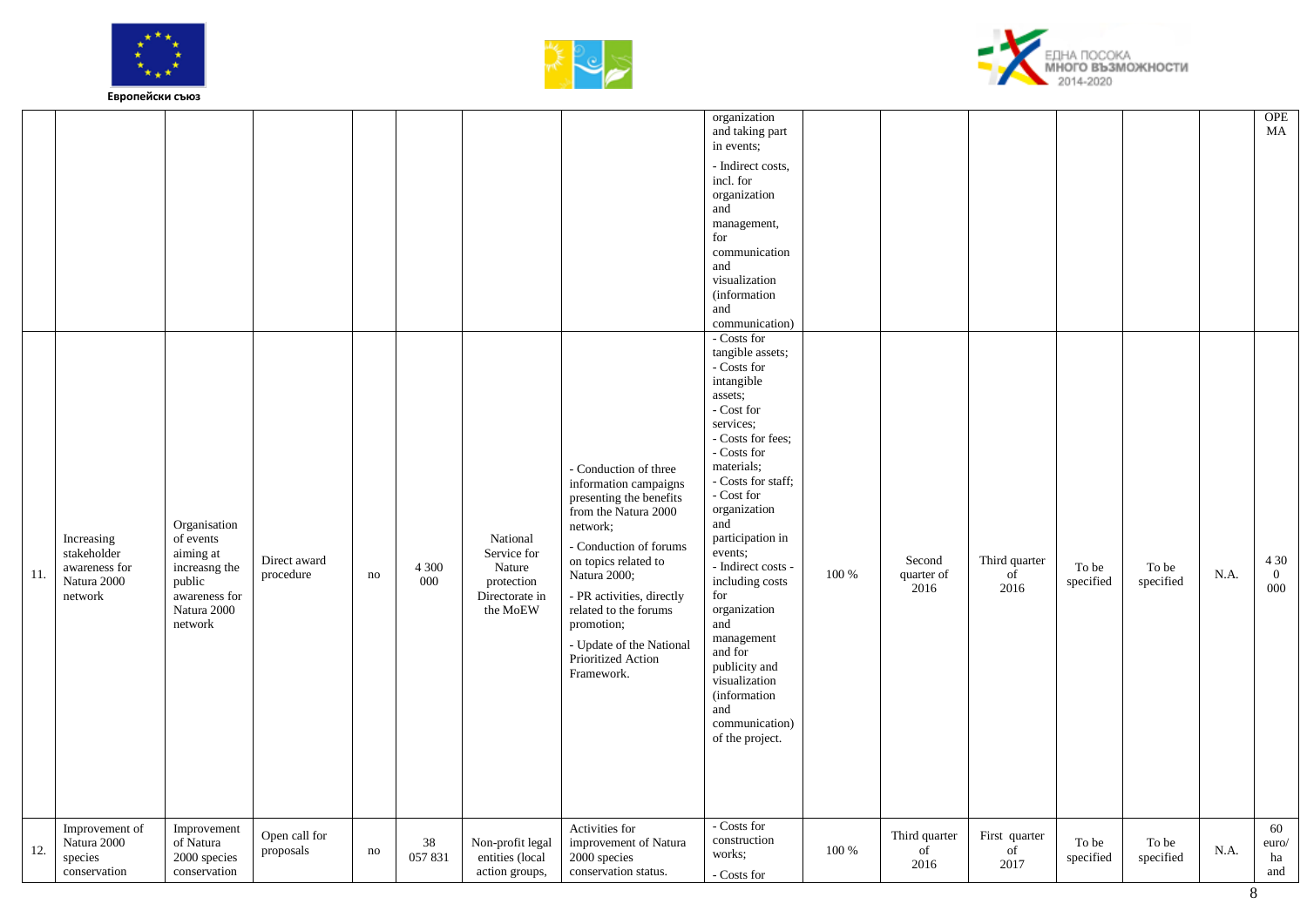





|     | status by<br>implementation of<br>the Community-<br>led local<br>development<br>approach | status                                                                          |                            |    |               | local fisheries<br>action groups),<br>municipalities                                                                                                   |                                                                                                                                                                                                                        | tangible assets;<br>- Costs for<br>intangible<br>assets;<br>- Costs for<br>services:<br>- Costs for fees;<br>- Costs for<br>materials;<br>- Costs for stuff;<br>- Costs for<br>organization<br>and taking part<br>in events;<br>- Indirect costs,<br>incl. for<br>organization<br>and<br>management,<br>for<br>communication<br>and<br>visualization<br>(information<br>and                                      |      |                              |                              |                    |                            |      | in<br>accor<br>danc<br>e to<br>the<br>activ<br>ities<br>envis<br>aged<br>in<br>the<br>proje<br>cts |
|-----|------------------------------------------------------------------------------------------|---------------------------------------------------------------------------------|----------------------------|----|---------------|--------------------------------------------------------------------------------------------------------------------------------------------------------|------------------------------------------------------------------------------------------------------------------------------------------------------------------------------------------------------------------------|------------------------------------------------------------------------------------------------------------------------------------------------------------------------------------------------------------------------------------------------------------------------------------------------------------------------------------------------------------------------------------------------------------------|------|------------------------------|------------------------------|--------------------|----------------------------|------|----------------------------------------------------------------------------------------------------|
| 13. | Improvement of<br>Natura 2000<br>species and<br>habitats<br>conservation<br>status       | Improved<br>conservation<br>status of<br>Natura 2000<br>species and<br>habitats | Open call for<br>proposals | no | 19 474<br>178 | Structures of the<br>MoEW and<br>Ministry of<br>Agriculture and<br>Food, non-profit<br>legal entities,<br>municipalities,<br>institutes for<br>science | - Maintenance and<br>improvement of the<br>conservation status of<br>species and habitats;<br>- Construction and<br>maintenance of<br>infrastructure, necessary<br>for restoration of natural<br>habitats and species. | communication)<br>- Costs for<br>construction<br>works;<br>- Costs for<br>tangible assets;<br>- Costs for<br>intangible<br>assets;<br>- Costs for<br>services;<br>- Costs for fees;<br>$\hbox{-}\, \operatorname{Costs}$ for<br>materials;<br>- Costs for stuff;<br>$\hbox{-}\mathop{\rm Costs}\nolimits$ for<br>organization<br>and taking part<br>in events;<br>- Indirect costs,<br>incl. for<br>organization | 100% | Fourth<br>quarter of<br>2016 | Second<br>quarter of<br>2017 | To be<br>specified | ${\rm To}$ be<br>specified | N.A. | Acco<br>rding<br>to<br>the<br>meas<br>ures<br>envis<br>aged<br>in<br>the<br>proje<br>cts           |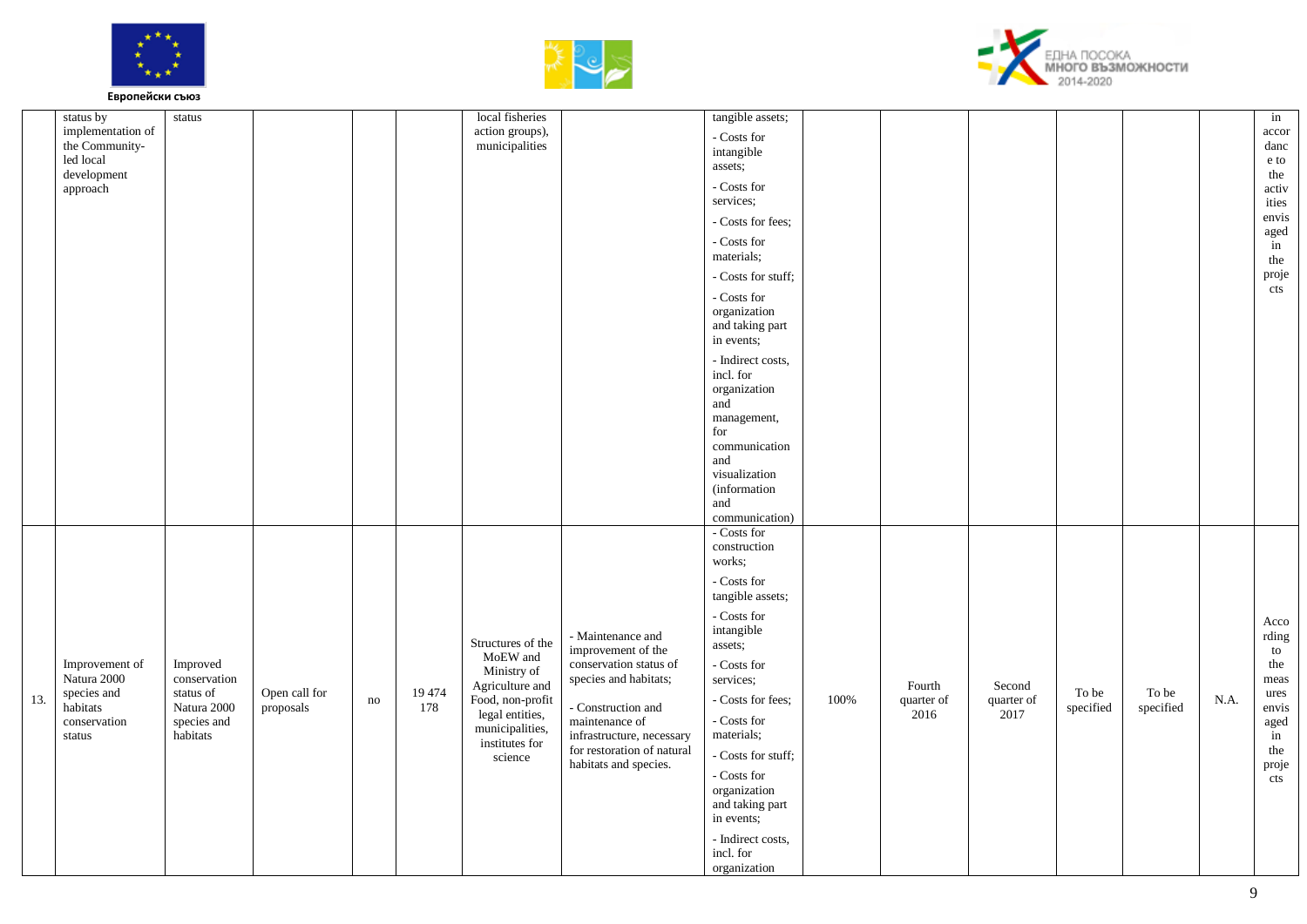





|     |                                                                                                                          |                                                                                                      |                            |    |               |                                                                                     | Priority axis 4 "Flood and landslides risk prevention and management"                                                                                                                                                                                                                                                                                                                | management,<br>for<br>communication<br>and<br>visualization<br><i>(information)</i><br>and<br>communication)                                                                                                                                                                                                                                                                                                                                                       |           |                            |                              |                    |                    |      |                                                                                            |
|-----|--------------------------------------------------------------------------------------------------------------------------|------------------------------------------------------------------------------------------------------|----------------------------|----|---------------|-------------------------------------------------------------------------------------|--------------------------------------------------------------------------------------------------------------------------------------------------------------------------------------------------------------------------------------------------------------------------------------------------------------------------------------------------------------------------------------|--------------------------------------------------------------------------------------------------------------------------------------------------------------------------------------------------------------------------------------------------------------------------------------------------------------------------------------------------------------------------------------------------------------------------------------------------------------------|-----------|----------------------------|------------------------------|--------------------|--------------------|------|--------------------------------------------------------------------------------------------|
| 14. | Measures related<br>to flood risk<br>prevention and<br>management, incl.<br>ecosystem-based<br>solutions                 | Construction<br>of<br>infrastructure,<br>protection<br>infrastructure<br>and hydraulic<br>structures | Open call for<br>proposals | no | 20 000<br>000 | Municipalities                                                                      | - Activities for<br>restoration of<br>floodplains;<br>- Activities for<br>improvement of water<br>retention;<br>- Activities for biological<br>banks fortification;<br>- Risk prevention<br>activities for the<br>settlements $-$ i.e. design<br>and<br>construction/fortification<br>/rehabilitation/demolitio<br>n of protective<br>infrastructure and/or<br>hydraulic structures. | - Costs for<br>construction<br>works:<br>- Costs for<br>intangible<br>assets;<br>- Costs for<br>intangible<br>assets;<br>- Costs for<br>services;<br>- Costs for fees;<br>- Costs for<br>materials:<br>- Costs for stuff;<br>- Costs for<br>organization<br>and taking part<br>in events;<br>- Indirect costs,<br>incl. for<br>organization<br>and<br>management,<br>for<br>communication<br>and<br>visualization<br><i>(information)</i><br>and<br>communication) | $100\,\%$ | Third quarter<br>of $2016$ | First quarter<br>of 2017     | To be<br>specified | To be<br>specified | N.A. | Depe<br>ndin<br>g on<br>the<br>activ<br>ities<br>inclu<br>ded<br>in<br>the<br>proje<br>cts |
| 15. | Landslide<br>prevention and<br>resilience in order<br>to reduce the<br>landslide risks<br>(incl. on the<br>national road | - Landslide<br>processes risk<br>prevention<br>- Planning<br>and designing<br>of                     | Direct award<br>procedure  | no | 56 345<br>000 | Structures of<br>the Ministry of<br>Regional<br>Development<br>and Public<br>Works; | - Design studies<br>(feasibility studies, pre-<br>feasibility studies,<br>geotechnical,<br>hydrogeological and<br>other studies, investment<br>design);                                                                                                                                                                                                                              | - Costs for<br>construction<br>works;<br>- Costs for<br>tangible assets;<br>- Costs for                                                                                                                                                                                                                                                                                                                                                                            | 100%      | Third quarter<br>of 2016   | Fourth<br>quarter of<br>2016 | To be<br>specified | To be<br>specified | N.A. | 563<br>450<br>$00\,$                                                                       |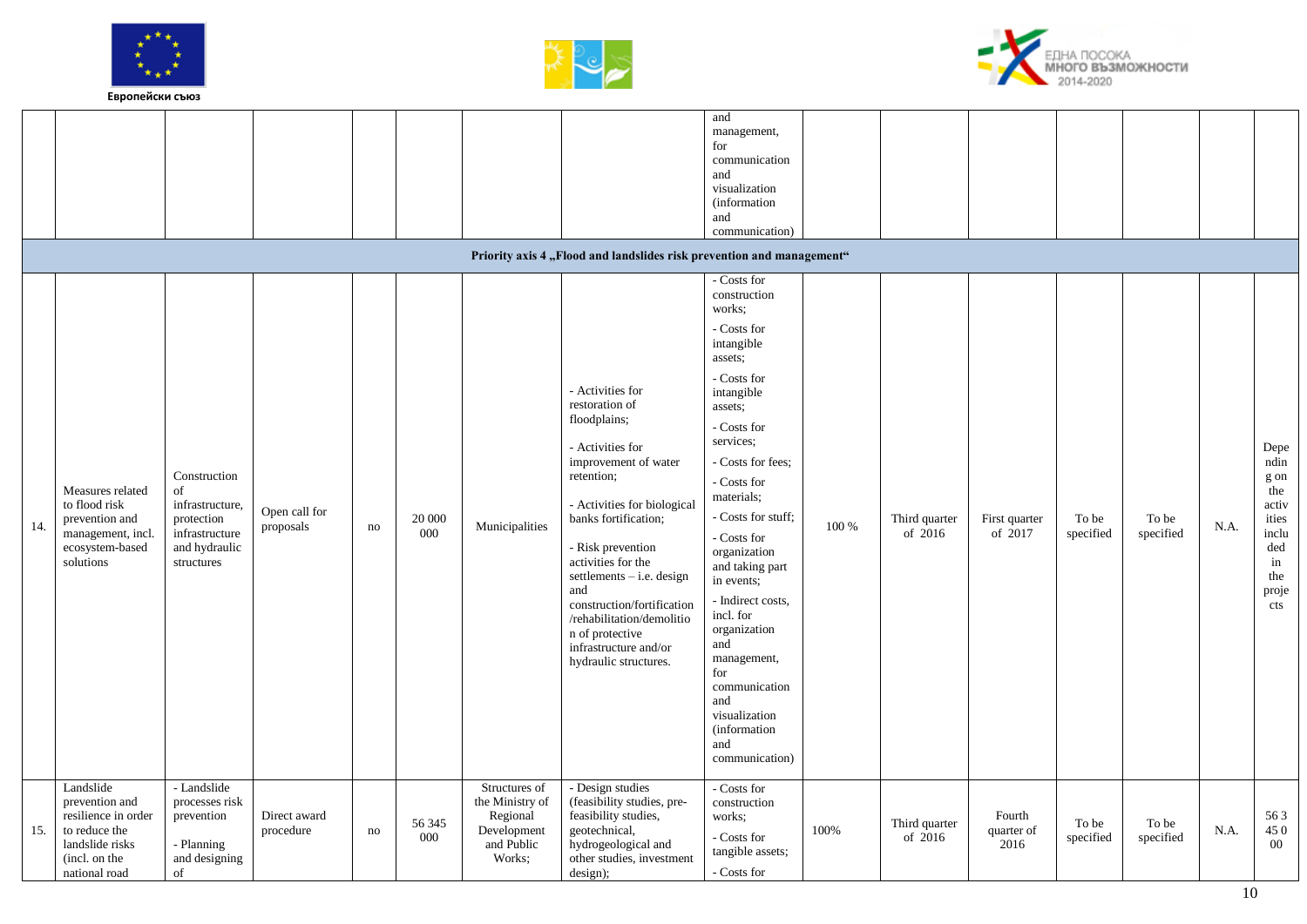





|     | network)                                                                                                          | infrastructural<br>geoprotection<br>activities in<br>landslides<br>areas for<br>reducing the<br>landslides<br>occurrence<br>risk aiming at<br>protection of<br>human health<br>and life,<br>environment<br>and<br>infrastructure<br>- Planning,<br>design and<br>implementati<br>on of<br>infrastructure<br>geoprotection<br>activities on<br>the national<br>road networks |                           |    |                | Municipalities                                    | - Project conformity<br>assessment with the<br>essential requirements<br>for construction works;<br>- Implementation of<br>infrastructure<br>geoprotection measures<br>and activities for<br>reducing the landslides,<br>erosion, abrasion<br>processes and for<br>prevention of accidents<br>and damages;<br>- Establishment and/or<br>reestablishment of<br>control and measuring<br>systems in landslides. | intangible<br>assets;<br>- Costs for<br>services;<br>- Costs for fees;<br>- Costs for<br>materials;<br>- Costs for stuff;<br>- Costs for<br>organization<br>and taking part<br>in events;<br>- Indirect costs,<br>incl. for<br>organization<br>and<br>management,<br>for<br>communication<br>and<br>visualization<br><i>(information)</i><br>and<br>communication)                                                                                  |       |                              |                            |                    |                    |      |                            |
|-----|-------------------------------------------------------------------------------------------------------------------|-----------------------------------------------------------------------------------------------------------------------------------------------------------------------------------------------------------------------------------------------------------------------------------------------------------------------------------------------------------------------------|---------------------------|----|----------------|---------------------------------------------------|---------------------------------------------------------------------------------------------------------------------------------------------------------------------------------------------------------------------------------------------------------------------------------------------------------------------------------------------------------------------------------------------------------------|-----------------------------------------------------------------------------------------------------------------------------------------------------------------------------------------------------------------------------------------------------------------------------------------------------------------------------------------------------------------------------------------------------------------------------------------------------|-------|------------------------------|----------------------------|--------------------|--------------------|------|----------------------------|
| 16. | Studies and<br>assessments for<br>the development<br>of the second<br>Flood Risk<br>Management<br>Plans 2021-2027 | Development<br>of RBMP in<br>compliance<br>with the<br>Floods<br>Directive and<br>the Strategy<br>for Disaster<br>Protection                                                                                                                                                                                                                                                | Direct award<br>procedure | no | 7 0 0 0<br>000 | Water<br>Management<br>Directorate in<br>the MoEW | Development of analyses<br>conduction of<br>and<br>studies                                                                                                                                                                                                                                                                                                                                                    | Costs<br>for<br>intangible<br>assets;<br>Cost<br>for<br>J.<br>services;<br>- Costs for fees;<br>- Costs<br>for<br>materials;<br>- Costs for staff;<br>Cost<br>$\mathbf{r}$<br>for<br>organization<br>and<br>participation in<br>events;<br>- Indirect costs -<br>including costs<br>for<br>organization<br>and<br>management<br>and<br>for<br>publicity<br>and<br>visualization<br><i>(information)</i><br>and<br>communication)<br>of the project. | 100 % | Fourth<br>quarter of<br>2016 | First quarter<br>of $2017$ | To be<br>specified | To be<br>specified | N.A. | 700<br>$\mathbf{0}$<br>000 |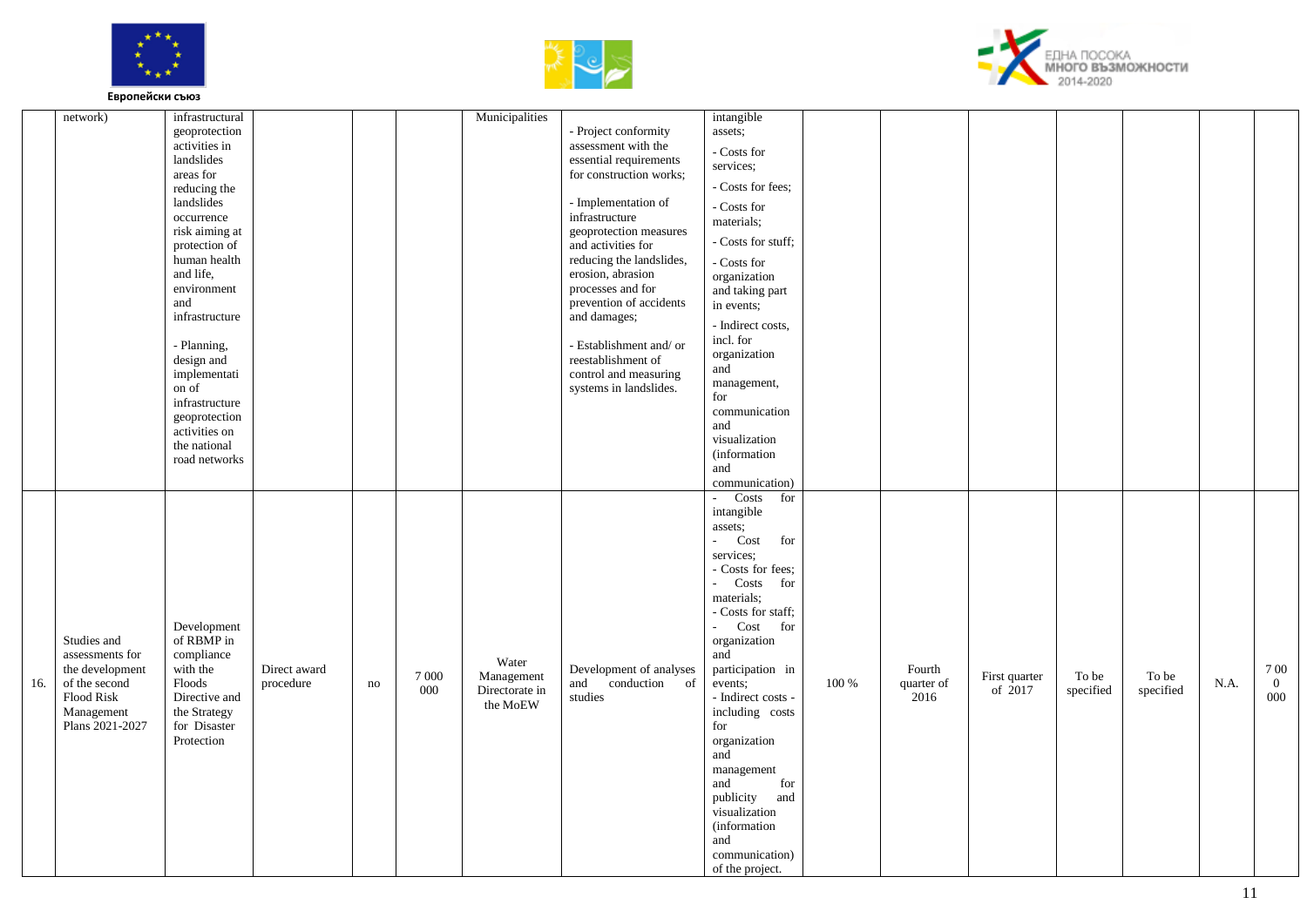





|     |                                                                            |                                                                                                                |                                                           |    |                |                                            | Priority axis 5 "Improvement of the ambient air quality"                                                                                                                                                                                                                                                                                                                                                                                      |                                                                                                                                                                                                                                                                                                                                                                                                                                                                   |                                                            |                                    |                                 |                    |                    |                                                           |                                                                                                                                                                                      |
|-----|----------------------------------------------------------------------------|----------------------------------------------------------------------------------------------------------------|-----------------------------------------------------------|----|----------------|--------------------------------------------|-----------------------------------------------------------------------------------------------------------------------------------------------------------------------------------------------------------------------------------------------------------------------------------------------------------------------------------------------------------------------------------------------------------------------------------------------|-------------------------------------------------------------------------------------------------------------------------------------------------------------------------------------------------------------------------------------------------------------------------------------------------------------------------------------------------------------------------------------------------------------------------------------------------------------------|------------------------------------------------------------|------------------------------------|---------------------------------|--------------------|--------------------|-----------------------------------------------------------|--------------------------------------------------------------------------------------------------------------------------------------------------------------------------------------|
| 17. | Elaboration<br>/update of<br>Municipal plans<br>for ambient air<br>quality | Planning of<br>adequate to<br>the local<br>conditions<br>measures for<br>improving<br>ambient air<br>quality.  | Direct award<br>procedure                                 | no | 3 0 0 0<br>000 | Municipalities<br>with poor air<br>quality | Elaboration /update of<br>Municipal plans for<br>ambient air quality                                                                                                                                                                                                                                                                                                                                                                          | - Costs for<br>intangible<br>assets;<br>- Cost ${\mathop{\rm for}\nolimits}$<br>services;<br>- Costs for fees;<br>$\hbox{-}\mathop{\rm Costs}\nolimits$ for<br>materials:<br>- Costs for staff;<br>- Cost for<br>organization<br>and<br>participation in<br>events;<br>- Indirect costs -<br>including costs<br>for<br>organization<br>and<br>management<br>and for<br>publicity and<br>visualization<br>(information<br>and<br>communication)<br>of the project. | 100%                                                       | Third quarter<br>of 2016           | Third quarter<br>of $2019^{10}$ | To be<br>specified | To be<br>specified | N.A.                                                      | $\overline{3}$<br>000<br>000                                                                                                                                                         |
| 18. | Measures for<br>improvement of<br>the ambient air<br>quality               | Reduction of<br>ambient<br>the<br>pollution<br>air<br>by decreasing<br>the PM10 and<br>$\rm NOx$<br>quantities | Open call for<br>proposals /<br>Direct award<br>procedure | no | 111 348<br>825 | Municipalities<br>with poor air<br>quality | - Measures addressing<br>the domestic heating<br>pollution such as:<br>• replacement of<br>stationary individual and<br>multi-family domestic<br>combustion<br>installations/boilers on<br>solid fuel:<br>• installation of PM<br>filters on individual<br>domestic combustion<br>installations;<br>• measures for<br>alternative heating,<br>serving residential areas<br>which consist of<br>individual houses and/or<br>small multi-family | - Cost for<br>construction<br>works;<br>- Costs for<br>tangible assets;<br>- Costs for<br>intangible<br>assets;<br>- Cost ${\mathop{\rm for}\nolimits}$<br>services:<br>- Costs for fees;<br>- Costs for<br>materials;<br>- Costs for staff;<br>- Cost ${\mathop{\rm for}\nolimits}$<br>organization<br>and<br>participation in<br>events;<br>- Indirect costs -                                                                                                  | $100\%$ or<br>according<br>to the CBA<br>of the<br>project | Third/Fourth<br>quarter of<br>2016 | Second<br>quarter of<br>2017    | To be<br>specified | To be<br>specified | Accord<br>ing to<br>the<br>CBA<br>of the<br>project<br>S. | Acco<br>rding<br>to<br>the<br>CBA<br>of<br>the<br>proje<br>$\ensuremath{\text{cts}}$<br>and<br>the<br>state<br>ment<br>for<br>the<br>appli<br>cabil<br>ity of<br>the<br>state<br>aid |

 $10$  The procedure will be with several deadlines for applications.

 $\overline{a}$